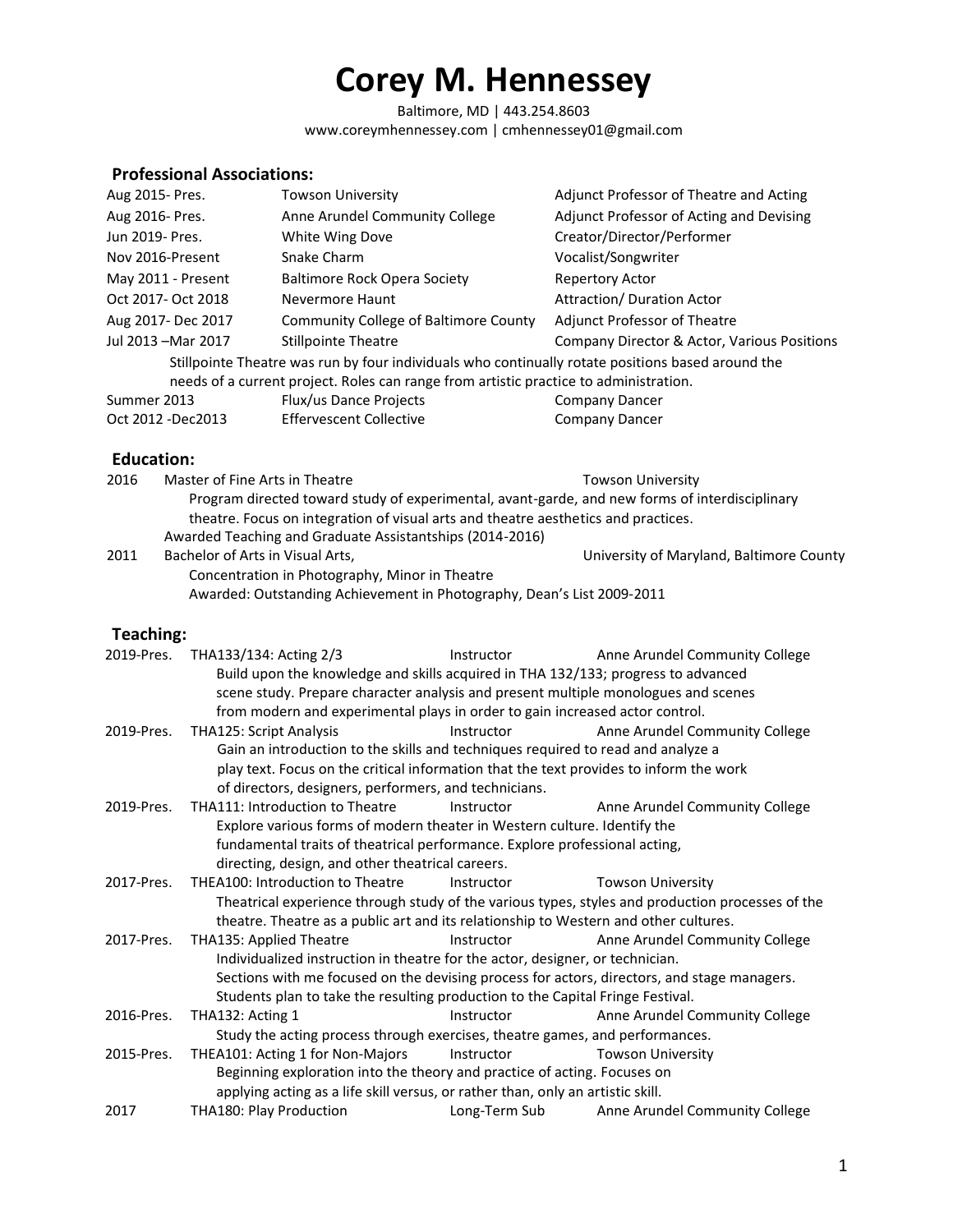Baltimore, MD | 443.254.8603 www.coreymhennessey.com | cmhennessey01@gmail.com

Students enrolled in this course work to develop a production through script analysis and auditions to rehearsal and performance.

|                   |                                                                                                    | analysis and additions to reflearsal and performance.                                   |                                                                                                    |
|-------------------|----------------------------------------------------------------------------------------------------|-----------------------------------------------------------------------------------------|----------------------------------------------------------------------------------------------------|
| 2017              | THA122: Intro to Stage Design                                                                      | Long-Term Sub                                                                           | Anne Arundel Community College                                                                     |
| 2014              | THEA125: Script Analysis                                                                           | <b>Teaching Assistant</b>                                                               | <b>Towson University</b>                                                                           |
| 2014              | THEA331: Directing 1                                                                               | Aid to the Professor                                                                    | <b>Towson University</b>                                                                           |
| <b>Workshops:</b> |                                                                                                    |                                                                                         |                                                                                                    |
| 2020              | <b>Ensemble Problem Solving</b>                                                                    | Instructor                                                                              | Maryland State Thespian Festival                                                                   |
| 2020              | Intro to Laban Movement                                                                            | Instructor                                                                              | Maryland State Thespian Festival                                                                   |
| 2019              | <b>Storytelling Without Words</b>                                                                  | Instructor                                                                              | Maryland State Thespian Festival                                                                   |
|                   |                                                                                                    | Originator, transforming the written text into an exploration of movement and sound     |                                                                                                    |
| 2019              | <b>Applying Given Circumstances</b>                                                                | Instructor                                                                              | Maryland State Thespian Festival                                                                   |
|                   |                                                                                                    | Originator, exploring the concepts of reacting to the unseen conditions around an actor |                                                                                                    |
| 2015              | Movement/Character Workshop                                                                        | Instructor                                                                              | <b>Stillpointe Theatre</b>                                                                         |
|                   |                                                                                                    |                                                                                         | Originator, built around concepts related to ensemble interaction for cast of Bat Boy: The Musical |
|                   | <b>Original &amp; Devised Performance:</b>                                                         |                                                                                         |                                                                                                    |
| 2019              | Stevie Nicks' White Wing Dove                                                                      | Vocalist/Director                                                                       | White Wing Dove - Baltimore                                                                        |
| 2019              | <b>Stop Making Sense</b>                                                                           | Vocalist                                                                                | Stop Making Sense - Baltimore                                                                      |
| 2017              | The Terrible Secret of Lunastus                                                                    | lonos                                                                                   | <b>Baltimore Rock Opera Society</b>                                                                |
|                   | Original Cast & Original Cast Recording                                                            |                                                                                         |                                                                                                    |
| 2016              | 404 Unhinged                                                                                       | Solo w/ Accompaniment                                                                   | Self-produced at Stillpointe Theatre                                                               |
|                   |                                                                                                    | Original cabaret show performed live with Andrew McVey, using original songs            |                                                                                                    |
|                   |                                                                                                    | and visuals from 404 with covers and storytelling moments.                              |                                                                                                    |
| 2016              | 404                                                                                                | Creator/Solo Performer                                                                  | Towson MFA Theatre Department                                                                      |
|                   |                                                                                                    | Original, singularly devised work based upon the manifestation of a mixtape.            |                                                                                                    |
|                   |                                                                                                    | Centered on the idea of absence, the performance utilizes projection, music,            |                                                                                                    |
|                   |                                                                                                    | handheld lights, and movement to distort the body and create a unified whole form       |                                                                                                    |
|                   | many disparate pieces.                                                                             |                                                                                         |                                                                                                    |
| 2015              | Shapez                                                                                             | 1 of 2 Performers                                                                       | Towson MFA Theatre Department                                                                      |
|                   |                                                                                                    | Original, singularly devised work based on the incorporation of visual arts and         |                                                                                                    |
|                   |                                                                                                    | photographic design techniques into performance through the use of                      |                                                                                                    |
|                   | projections and movement.                                                                          |                                                                                         |                                                                                                    |
| 2014              | <b>Electric Pharaoh</b>                                                                            | Tariq                                                                                   | <b>Baltimore Rock Opera Society</b>                                                                |
|                   | <b>Original Cast</b>                                                                               |                                                                                         |                                                                                                    |
|                   | Featured on Original Cast Recording                                                                |                                                                                         |                                                                                                    |
|                   | Awarded: Best Actor by Bad Oracle (2015)                                                           |                                                                                         |                                                                                                    |
| 2015              | The Benefactor                                                                                     | <b>Movement Team</b>                                                                    | <b>Stillpointe Theatre</b>                                                                         |
|                   | <b>Original Cast</b>                                                                               |                                                                                         |                                                                                                    |
| 2013              | Pull/Drift                                                                                         | Dancer                                                                                  | <b>Effervescent Collective</b>                                                                     |
|                   | <b>Original Devising Cast</b>                                                                      |                                                                                         |                                                                                                    |
| 2012-14           | 1814! The Rock Opera                                                                               | Major George Armistead                                                                  |                                                                                                    |
|                   | <b>Original Cast</b>                                                                               |                                                                                         |                                                                                                    |
|                   | Featured on Original Cast Recording<br>Awarded: Actor Stealing the Spotlight by DCMetroArts (2014) |                                                                                         |                                                                                                    |
|                   | Best of Fringe by DCMetroArts (2013)                                                               |                                                                                         |                                                                                                    |
|                   |                                                                                                    | Best Historical Re-enactment by Baltimore City Paper (2013)                             |                                                                                                    |
| 2013-15           | Four Over Three                                                                                    | Various/Cabaret                                                                         | Stillpointe Theatre Initiative                                                                     |
|                   |                                                                                                    | Ongoing cabaret series exhibiting new songs and mini-musicals each paired               |                                                                                                    |
|                   | with a specialty drink or cocktail.                                                                |                                                                                         |                                                                                                    |
|                   |                                                                                                    |                                                                                         |                                                                                                    |
|                   |                                                                                                    |                                                                                         |                                                                                                    |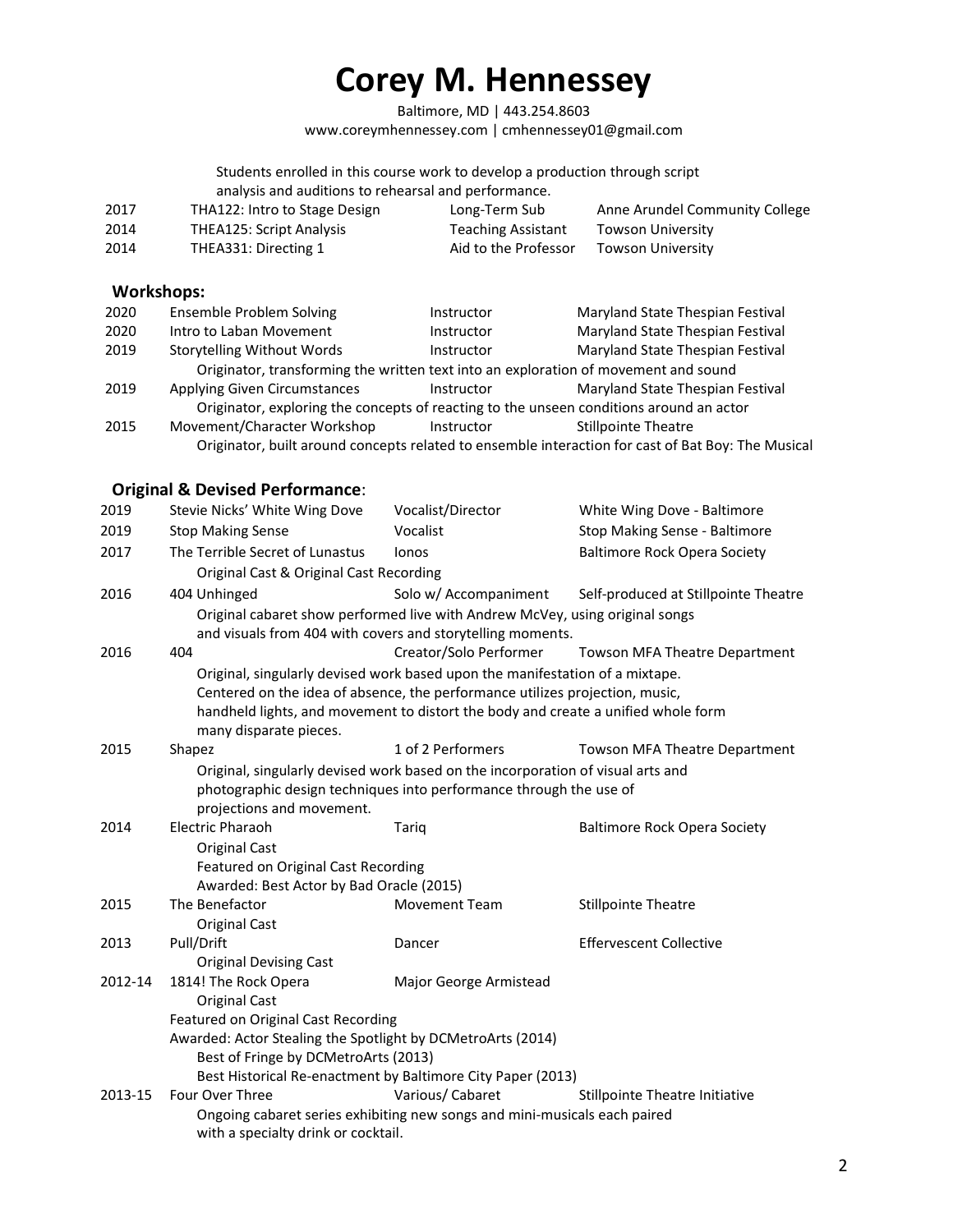Baltimore, MD | 443.254.8603 www.coreymhennessey.com | cmhennessey01@gmail.com

|         | Original & Devising Cast for each incarnation of series.     |                                                 |                                         |  |                                                             |
|---------|--------------------------------------------------------------|-------------------------------------------------|-----------------------------------------|--|-------------------------------------------------------------|
| 2013    | Murdercastle                                                 | Emily's Boyfriend/<br><b>Nightmare Creature</b> |                                         |  | <b>Baltimore Rock Opera Society</b>                         |
|         | Original Cast/ Original Devising Team for Movement Segments  |                                                 |                                         |  |                                                             |
| 2012    | Valhella: The Ragnarokoperetta!                              | Minion/Raven/Snake                              |                                         |  | <b>Baltimore Rock Opera Society</b>                         |
|         | <b>Original Cast</b>                                         | <b>Movement Team</b>                            |                                         |  |                                                             |
| 2011    | The Terrible Secret of Lunastus                              | lonos                                           |                                         |  | <b>Baltimore Rock Opera Society</b>                         |
|         | <b>Original Cast</b>                                         |                                                 |                                         |  |                                                             |
|         | Awarded: Best Musical Actor by Baltimore City Paper (2012)   |                                                 |                                         |  |                                                             |
| 2009    | Love, Inc.                                                   | Jack                                            |                                         |  | Anne Arundel Community College Moonlight Troupers           |
|         | <b>Original Cast</b>                                         |                                                 |                                         |  |                                                             |
|         |                                                              |                                                 |                                         |  |                                                             |
|         | <b>Other Performance Experience:</b>                         |                                                 |                                         |  |                                                             |
| 2019    | She Stoops to Conquer                                        |                                                 | <b>Tony Lumpkin</b>                     |  | <b>Fells Point Corner Theatre</b>                           |
| 2016    | Murder Ballad                                                |                                                 | Narrator                                |  | <b>Stillpointe Theatre</b>                                  |
|         | Listed Best Musical 2016 by DC Metro Theatre Arts            |                                                 |                                         |  |                                                             |
|         | Listed Top 10 Stage Productions 2016 by Baltimore City Paper |                                                 |                                         |  |                                                             |
| 2016    | The 25 <sup>th</sup> Annual Putnam County Spelling Bee       |                                                 | Chip/ Jesus/ Olive's Dad                |  | <b>Stillpointe Theatre</b>                                  |
| 2015    | <b>Batboy: The Musical</b>                                   |                                                 | Batboy/Edgar                            |  | <b>Stillpointe Theatre</b>                                  |
|         | Awarded: Best Lead Actor in a Musical by DCMetroArts (2015)  |                                                 |                                         |  |                                                             |
|         | Nominated: Best Lead Actor in a Musical by Bad Oracle (2015) |                                                 |                                         |  |                                                             |
| 2014    | Marat/Sade                                                   |                                                 | Polpoch                                 |  | <b>Annex Theatre</b>                                        |
| 2014    | 1-Minute Play Festival                                       |                                                 | Various                                 |  | E.M.P. Collective                                           |
| 2013    | Hair                                                         |                                                 | Paul                                    |  | <b>Stillpointe Theatre Initiative</b>                       |
| 2011-12 | The Phantom of the Paradise in 6D/6DD!                       |                                                 | Leader of the Undead/                   |  | <b>Baltimore Rock Opera</b>                                 |
|         |                                                              |                                                 | Juicy Fruit/ Beach Bum,<br>Raven Dancer |  | Society                                                     |
| 2012    | 35mm: A Musical Exhibition                                   |                                                 | The Idle Boy/ Savior/                   |  | <b>Stillpointe Theatre Initiative</b>                       |
|         |                                                              |                                                 | Various                                 |  |                                                             |
| 2012    | Noise Pollution: The Story of Judofist                       |                                                 | Lester/Lisa E. Crow                     |  | <b>Stand Alone Theatre</b>                                  |
| 2011    | <b>RENT</b>                                                  |                                                 | Angel                                   |  | <b>UMBC Musical Theatre Club</b>                            |
| 2010    | Into the Woods                                               |                                                 | Wolf/ Rapunzel's Prince                 |  | <b>UMBC Musical Theatre Club</b>                            |
| 2009    | Love, Inc.                                                   |                                                 | Jack                                    |  | Anne Arundel Community College<br><b>Moonlight Troupers</b> |
| 2008    | <b>Guys and Dolls</b>                                        |                                                 | Ensemble/ Angie-the-Ox                  |  | Anne Arundel Community College<br><b>Moonlight Troupers</b> |
| 2007    | Ragtime                                                      |                                                 | Ensemble                                |  | Anne Arundel Community College<br><b>Moonlight Troupers</b> |
|         |                                                              |                                                 |                                         |  |                                                             |

## **Directing and Producing Experience:**

| 2019 | Stevie Nicks' White Wing Dove               | Director/ Producer  | White Wing Dove - Baltimore        |
|------|---------------------------------------------|---------------------|------------------------------------|
| 2019 | Let's Fight and Say We Didn't               | Mentor to Student   | Anne Arundel Community College     |
|      |                                             | Director            | Theatre Dept./ Capital Fringe 2018 |
| 2018 | Dragon Hunting Support Group                | Director/Instructor | Anne Arundel Community College     |
|      |                                             |                     | Theatre Dept./ Capital Fringe 2018 |
| 2017 | Heavy Hors d'oeuvres 3:                     | Director            | <b>Interrobang Theatre</b>         |
|      | The Ides of May                             |                     |                                    |
| 2017 | The Last Five Years                         | Co-Director         | <b>Stillpointe Theatre</b>         |
|      | Listed Top Ten Plays 2017 by Baltimore Beat |                     |                                    |
| 2016 | Murder Ballad                               | <b>Director</b>     | <b>Stillpointe Theatre</b>         |
| 2016 | 404                                         | Director/Creator    | <b>Towson Theatre MFA Program</b>  |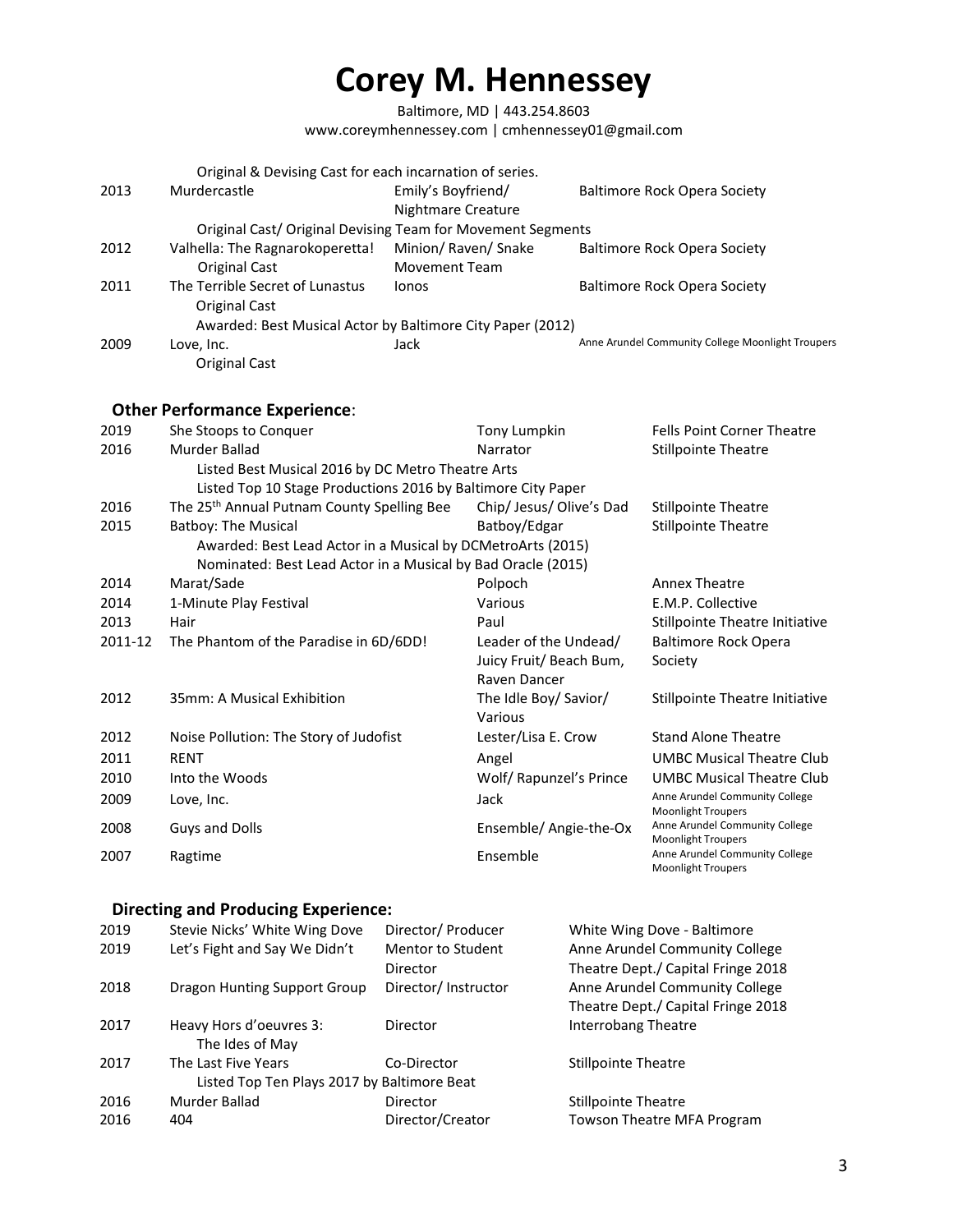Baltimore, MD | 443.254.8603 www.coreymhennessey.com | cmhennessey01@gmail.com

| 2016              | The 25 <sup>th</sup> Annual Putnam<br><b>County Spelling Bee</b>                                                                                                                   | Co-Director                      |                                                             |                    | <b>Stillpointe Theatre</b>          |                                     |  |
|-------------------|------------------------------------------------------------------------------------------------------------------------------------------------------------------------------------|----------------------------------|-------------------------------------------------------------|--------------------|-------------------------------------|-------------------------------------|--|
| 2015              | Shapez                                                                                                                                                                             | Director                         |                                                             |                    | Towson Theatre MFA Department       |                                     |  |
|                   | Original, singularly devised work based on the incorporation of<br>visual arts and photographic design techniques into performance<br>through the use of projections and movement. |                                  |                                                             |                    |                                     |                                     |  |
| 2015              | <b>Batboy: The Musical</b>                                                                                                                                                         | Producer                         |                                                             |                    | <b>Stillpointe Theatre</b>          |                                     |  |
| 2015              | Avenue Q                                                                                                                                                                           |                                  | Producer/Box Office                                         |                    | <b>Stillpointe Theatre</b>          |                                     |  |
| 2015              | The Benefactor                                                                                                                                                                     | Producer                         |                                                             |                    | <b>Stillpointe Theatre</b>          |                                     |  |
| 2014              | Caroline, or Change                                                                                                                                                                |                                  | Producer/Box Office                                         |                    | <b>Stillpointe Theatre</b>          |                                     |  |
| 2012              | 1814! The Rock Opera                                                                                                                                                               | Co-Director                      |                                                             |                    |                                     | David Dudley/ David Israel          |  |
| 2013              | Love, Lust and Straightjackets                                                                                                                                                     | Co-Director                      |                                                             |                    | <b>Stand Alone Theatre</b>          |                                     |  |
|                   | Design/Choreography/Writing Experience:                                                                                                                                            |                                  |                                                             |                    |                                     |                                     |  |
| 2016              | Murder Ballad                                                                                                                                                                      | Choreographer                    | Set/Costume/Light Designer &                                |                    |                                     | <b>Stillpointe Theatre</b>          |  |
| 2016              | 404                                                                                                                                                                                |                                  | Script/Song-writer & Projection/<br>Movement/Sound Designer |                    |                                     | Towson Theatre MFA Department       |  |
| 2015              | Shapez                                                                                                                                                                             |                                  | Writer/Choreographer/Designer                               |                    |                                     | Towson Theatre MFA Department       |  |
|                   | Original, singularly devised work based on the incorporation of visual arts and photographic<br>design techniques into performance through the use of projections and movement.    |                                  |                                                             |                    |                                     |                                     |  |
| 2015              | <b>Batboy: The Musical</b>                                                                                                                                                         | <b>Print Designer</b>            |                                                             |                    |                                     | <b>Stillpointe Theatre</b>          |  |
| 2015              | The Benefactor                                                                                                                                                                     |                                  | Print & Co-Set Designer                                     |                    |                                     | <b>Stillpointe Theatre</b>          |  |
| 2014              | <b>Electric Pharaoh</b>                                                                                                                                                            | Co-lyricist/Editor               |                                                             |                    | <b>Baltimore Rock Opera Society</b> |                                     |  |
| 2012-14           | 1814! The Rock Opera                                                                                                                                                               | Co-Choreographer                 |                                                             |                    |                                     | David Dudley/ David Israel          |  |
| 2013              | Love, Lust and<br>Straightjackets                                                                                                                                                  | Set Designer                     |                                                             |                    |                                     | <b>Stand Alone Theatre</b>          |  |
|                   | <b>Audio Recordings:</b>                                                                                                                                                           |                                  |                                                             |                    |                                     |                                     |  |
| 2019              | Machete (Sparklydove<br>Remix) - Single                                                                                                                                            | <b>Original Work</b>             |                                                             | Vocals/Songwriting |                                     | Snake Charm                         |  |
| 2018              | Fledglings 01-05- Demo EP                                                                                                                                                          | Original Work                    |                                                             | Vocals/Songwriting |                                     | Snake Charm                         |  |
| 2017              | The Terrible Secret of<br>Lunastus                                                                                                                                                 |                                  | <b>Original Cast Recording</b>                              | Vocals             |                                     | <b>Baltimore Rock Opera Society</b> |  |
| 2014              | <b>Electric Pharaoh</b>                                                                                                                                                            |                                  | <b>Original Cast Recording</b>                              | Vocals/Lyrics      |                                     | <b>Baltimore Rock Opera Society</b> |  |
| 2013              | 1814! The Rock Opera                                                                                                                                                               |                                  | <b>Original Cast Recording</b>                              | Vocals / Lyrics    |                                     | 1814! The Rock Opera Company        |  |
|                   | <b>Gallery Experience:</b>                                                                                                                                                         |                                  |                                                             |                    |                                     |                                     |  |
| 2019              | Monsters and Myths Closing Reception                                                                                                                                               | <b>Durational Movement Actor</b> |                                                             |                    | <b>Baltimore Museum of Art</b>      |                                     |  |
| 2015              | <b>Bubble Over Green Closing Reception</b><br>Awarded: Best Museum Show by Baltimore City Paper (2015)                                                                             |                                  | Installation/Movement                                       |                    |                                     | The Contemporary                    |  |
| 2013              | Akimbo Festival: Improvised Dance at<br>Liam Flynn's Pub                                                                                                                           |                                  | Dancer                                                      |                    |                                     | Flux/us Dance Company               |  |
| 2011              | Shock                                                                                                                                                                              |                                  | Photographer/ Model                                         |                    |                                     | <b>UMBC Visual Arts Department</b>  |  |
|                   | Awarded: Outstanding Achievement in Photography by UMBC Visual Arts Department (2011)                                                                                              |                                  |                                                             |                    |                                     |                                     |  |
| <b>Accolades:</b> |                                                                                                                                                                                    |                                  |                                                             |                    |                                     |                                     |  |
| 2016              | Top Ten Best Stage Shows                                                                                                                                                           |                                  | Murder Ballad                                               |                    |                                     | City Paper/ Baltimore, MD           |  |

2016 Best Direction of a Musical (Listed) Murder Ballad DC Metro Theatre Arts/ DC